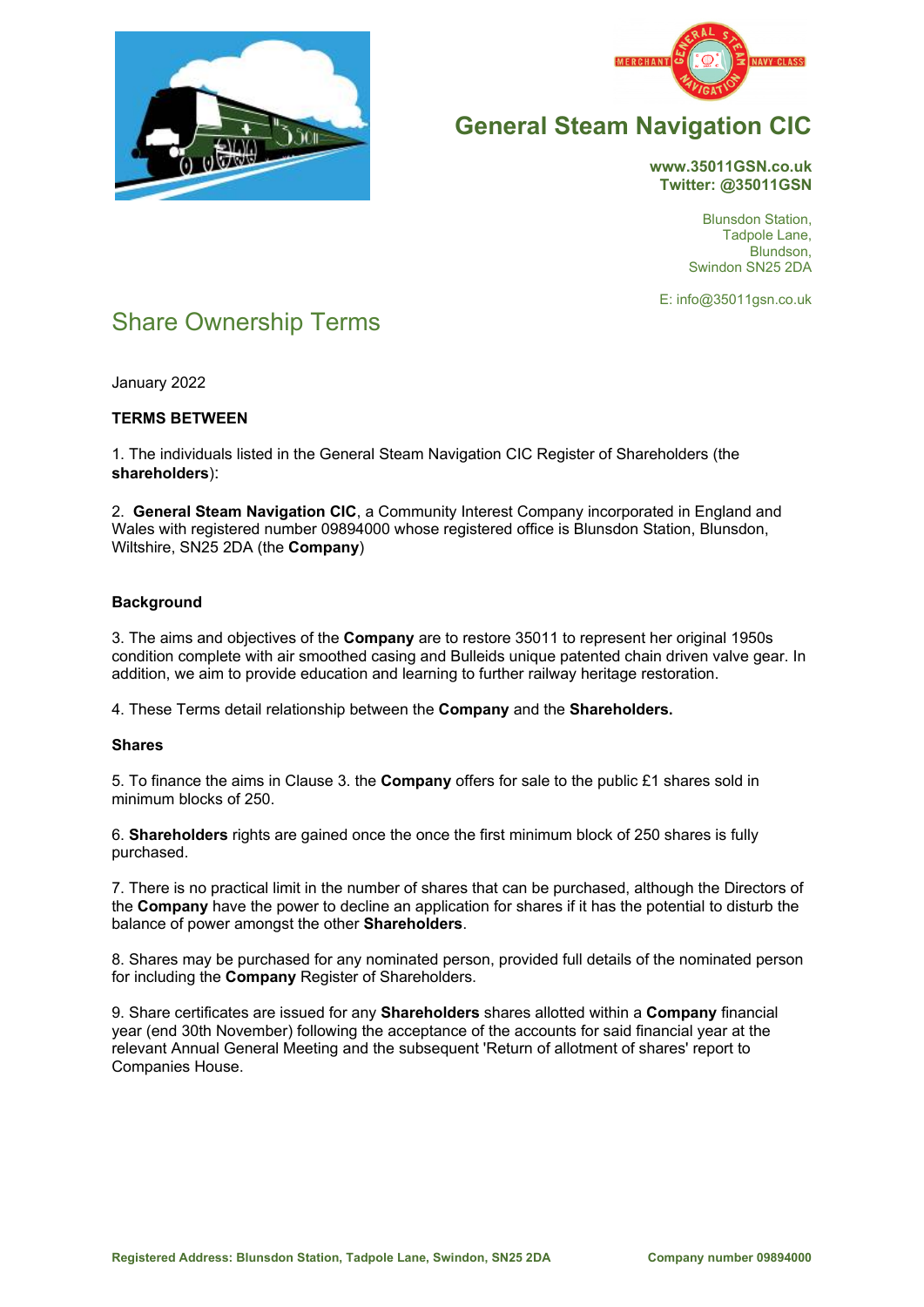



### **Ownership, Trading and Transfer of Shares**

10. There is no open market for shares in the **Company**, and once purchased shares have no monetary value, but they can be transferred from a **Shareholder** (The **seller**) to another person on whatever basis they may privately agree.

11. The **Seller** must give written notice (a **Seller's Notice**) to the **Company.** Each Sellers Notice must state the number of shares the Seller wishes to transfer (the **Sale of Shares**), full contact details of the person (the **Buyer**) they intend to transfer the Shares to and a signed deed of adherence from the **Buyer** agreeing to be bound by the terms of this Agreement.

12. The **Shareholder** must advise the **Company** in writing of any change of address or contact details to ensure the General Steam Navigation CIC Register of Shareholders is accurately maintained .

12. The **Company**, is under no obligation to purchase back shares from a **Shareholder** or from a Shareholder's estate, as once purchased have no monetary value. It is recommended that any shareholding is either left in a legacy to a named individual or specifically to the General Steam Navigation C.I.C.

#### **Dividend Policy**

13. The **Company** are a noncommercial not for profit organization. There is no intent to make any profit nor to pay and dividends on the Ownership Shares. All funds raised by whatever means will go back into the locomotive as restoration and operation

#### **Shareholder Meetings**

14. **Shareholder** meetings, including the **Company** Annual General Meeting will take place when requested by the Directors of the Company and/or **Shareholders**.

15. **Shareholder** meetings will be called and managed as prescribed by the **Company** Articles of Association.

16. Each fully paid up **Shareholder** will be entitled to one vote, no matter the overall number of owns.

#### **Company Communications**

17. The **Shareholders** agree to the use by the **Company** of electronic communications when communicating with the Shareholders at the **Company's** discretion.

#### **Entire Terms**

18. This document details the Terms between the parties relating to its subject matter and supersedes all prior discussions, arrangements or agreements that might have taken place in relation to the Terms. Nothing in this paragraph limits or excludes any liability for fraud or fraudulent misrepresentation.